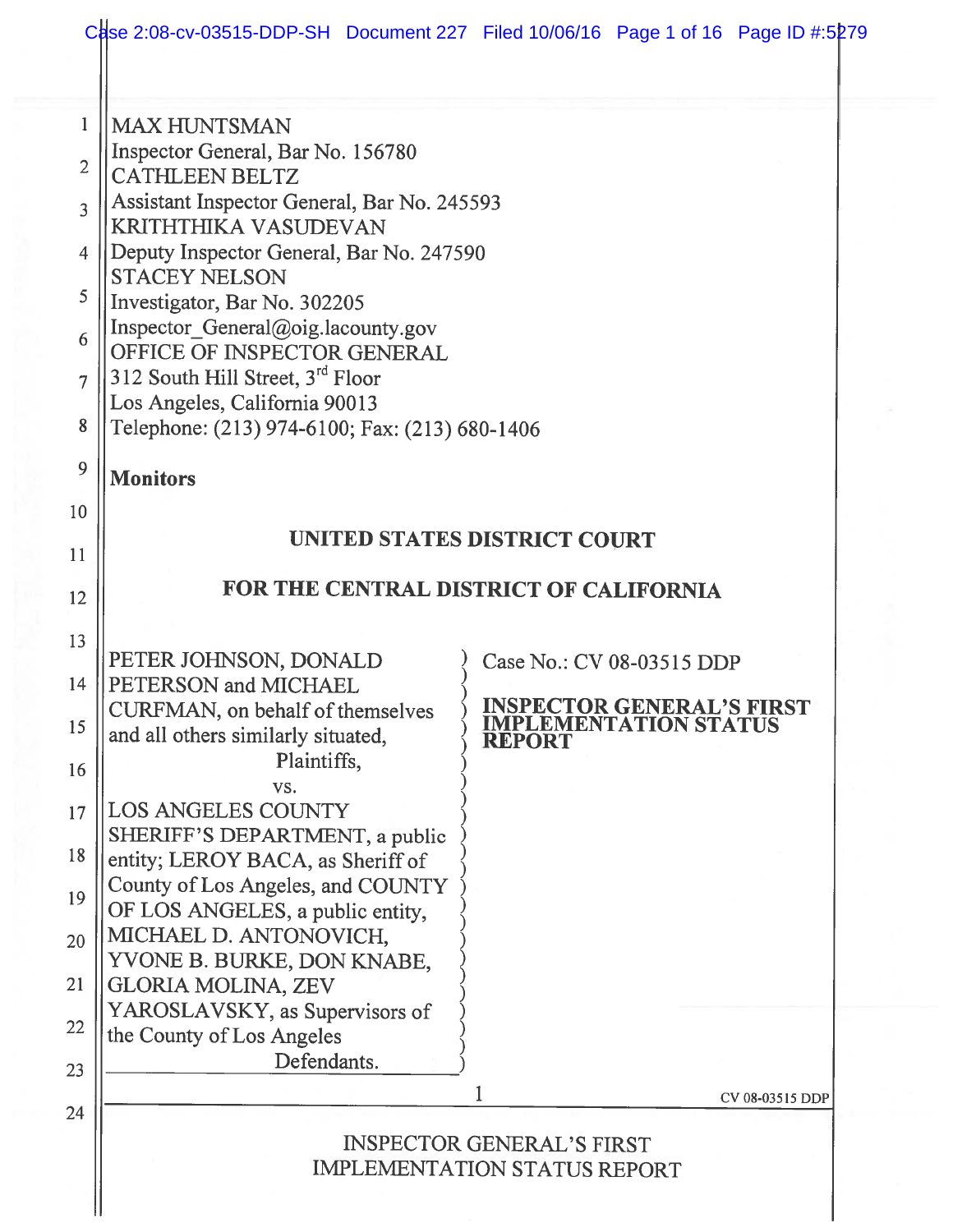<sup>1</sup> Pursuant to Section V, subsection M, of the Settlement Agreement <sup>2</sup>  $\parallel$  (Agreement), the Monitor appointed by this Court, the Office of Inspector General (OIG), submits the attached Office of Inspector General's First Implementation Status Report (Report) evaluating the Defendant's compliance with the terms of  $\mathbf{6}$  this Agreement. This report was prepared by the OIG to provide "reasonable and regular reports" to the Plaintiffs and the Defendant (collectively referred to as "the 8 | Parties"), and the Court. This is the OIG's first of four (4) semi-annual reports anticipated for the duration of the Agreement. The OIG representative is available to answer any questions the Court may have regarding this Report and Defendants' compliance with the Agreement.

3

4

5

 $\overline{7}$ 

10

9

11

12

14

15

19

20

21

22

23

24

 $\begin{array}{c|c|c|c} \hline \end{array}$  2016 Respectfully submitted,

By:

 $16 \parallel$  Max Huntsin  $\sqrt{\text{Max Hunt}}$ 17 || **Inspector General** Los Angeles County Office of Inspector 18 || General

2 CV 08-035 <sup>15</sup> DDP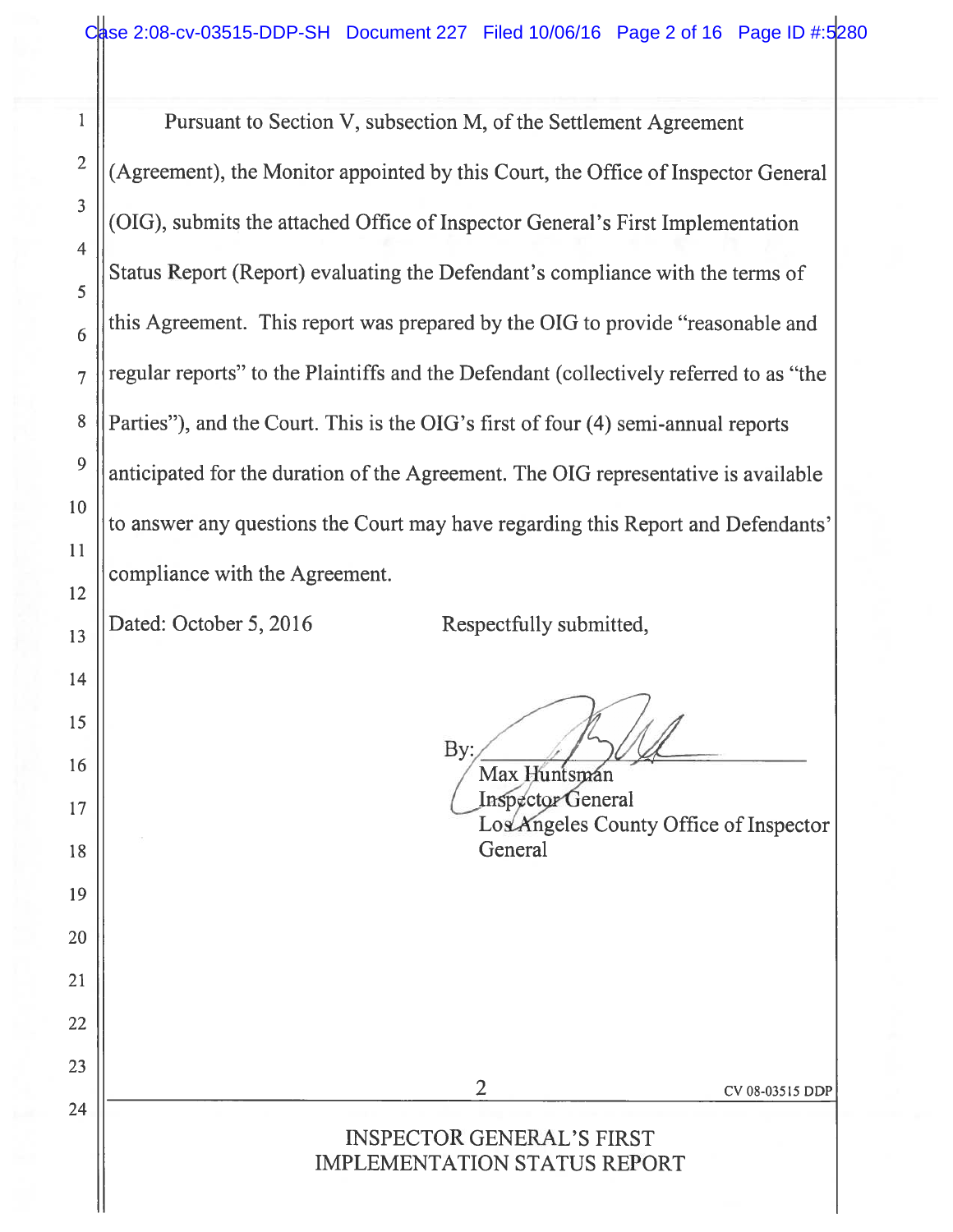## OFFICE OF INSPECTOR GENERAL'S FIRST IMPLEMENTATION STATUS REPORT

The Settlement Agreement (Agreement) between the Plaintiffs Peter Johnson, Donald Peterson and Michael Curfman (Plaintiffs), on behalf of themselves and all others similarly situated, and the County of Los Angeles, et al. (the Defendants) in Peter Johnson et. al. v. County of Los Angeles et al., United States District Court of the Central District of California, Case No. CV 08-03515 DDP (Action), provides that the Office of Inspector General (OIG) will prepare and submit to the Parties and the Court periodic reports evaluating the Defendants' compliance with the Agreement. The Defendants have agreed to implement system-wide reform of the Los Angeles County conditions of confinement and access of prisoner Class Members to programming, medical care and other jail services, and to revise its policies, procedures, and practices that govern the treatment of Class Members housed in the Defendants' jail facilities.

On August 12, 2014, the Los Angeles County Board of Supervisors (Board) passed Los Angeles County Code §6.44.190 (Code), to create the Office of Inspector General to provide ". . . . independent and comprehensive oversight, monitoring of, and reporting about" the Los Angeles County Sheriff's Department (Department). In the OIG's official capacity as counsel to the Board, and pursuant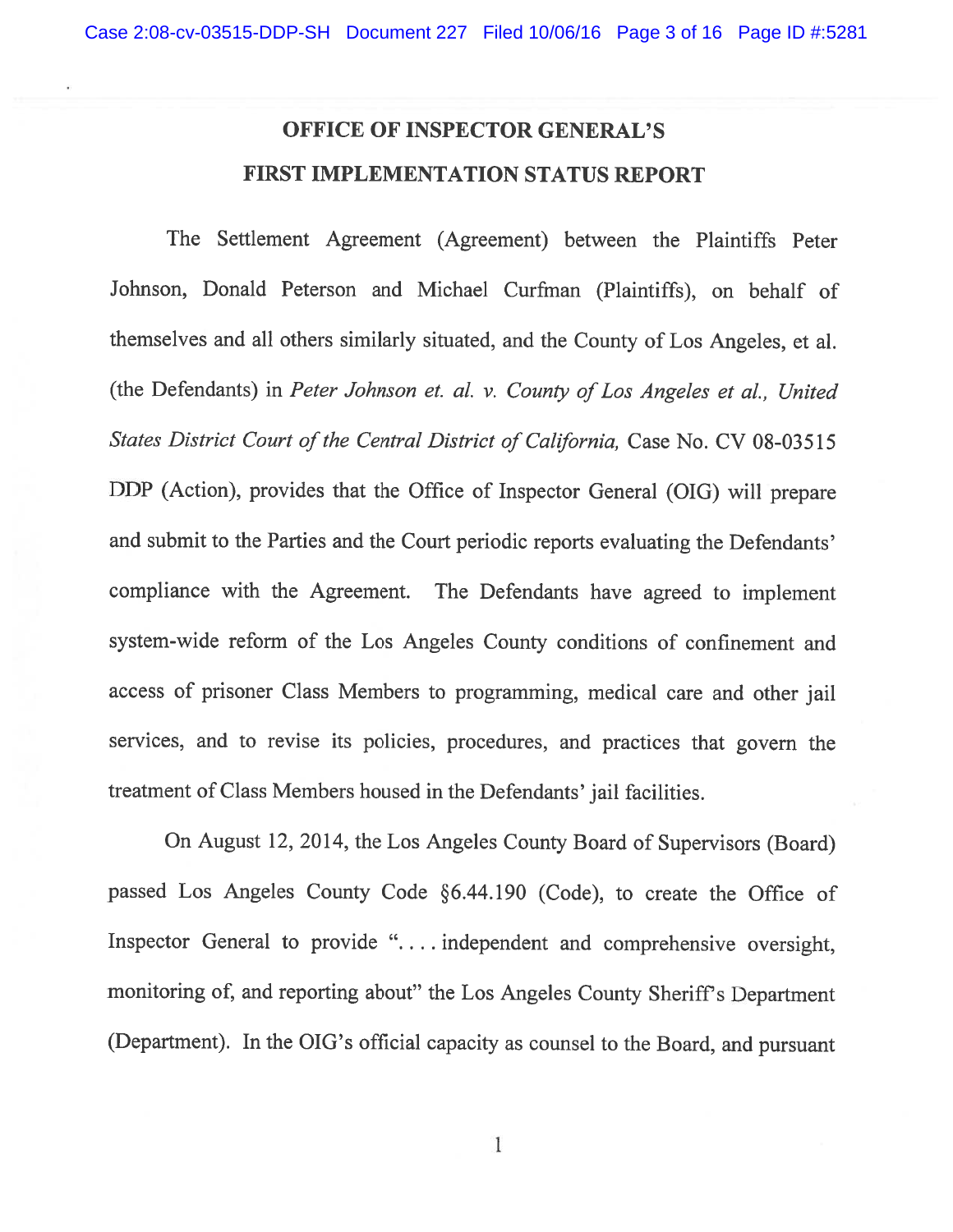to the Memorandum of Agreement to Share and Protect Confidential Department Information (MOA) entered into on December 15, 2015, between the Los Angeles County Sheriff and the OIG, the OIG assists the Board in the discharge of its duties under Government Code Section <sup>25303</sup> by regularly monitoring the Department's Custody Services Division and its jail facilities.

OIG personnel regularly inspect the Department's Custody Services Division facilities, attend administrative meetings, and monitor the provision of medical and mental health services to Los Angeles County prisoners. The OIG began monitoring the Department's Custody Services Division in January <sup>2014</sup> and, on November 14, 2014, was appointed by the Court to serve as monitor for the Defendants' implementation of the Agreement. The parties understand and agree that the OIG's implementation monitoring of the Agreement in no way limits the OIG's access to personnel, facilities, and confidential records, or its duties and authority pursuant to the California Government Code, the Los Angeles County Code, and the MOA.

In assessing the Defendants' compliance with the terms of the Agreement, the OIG has prepared and the parties have agreed to utilize compliance measures to evaluate, track, and report on the Defendants' progress. The compliance measures were finalized on August 24, 2016. Although the Agreement does not mandate the use of compliance measures, they establish for the County the OIG's compliance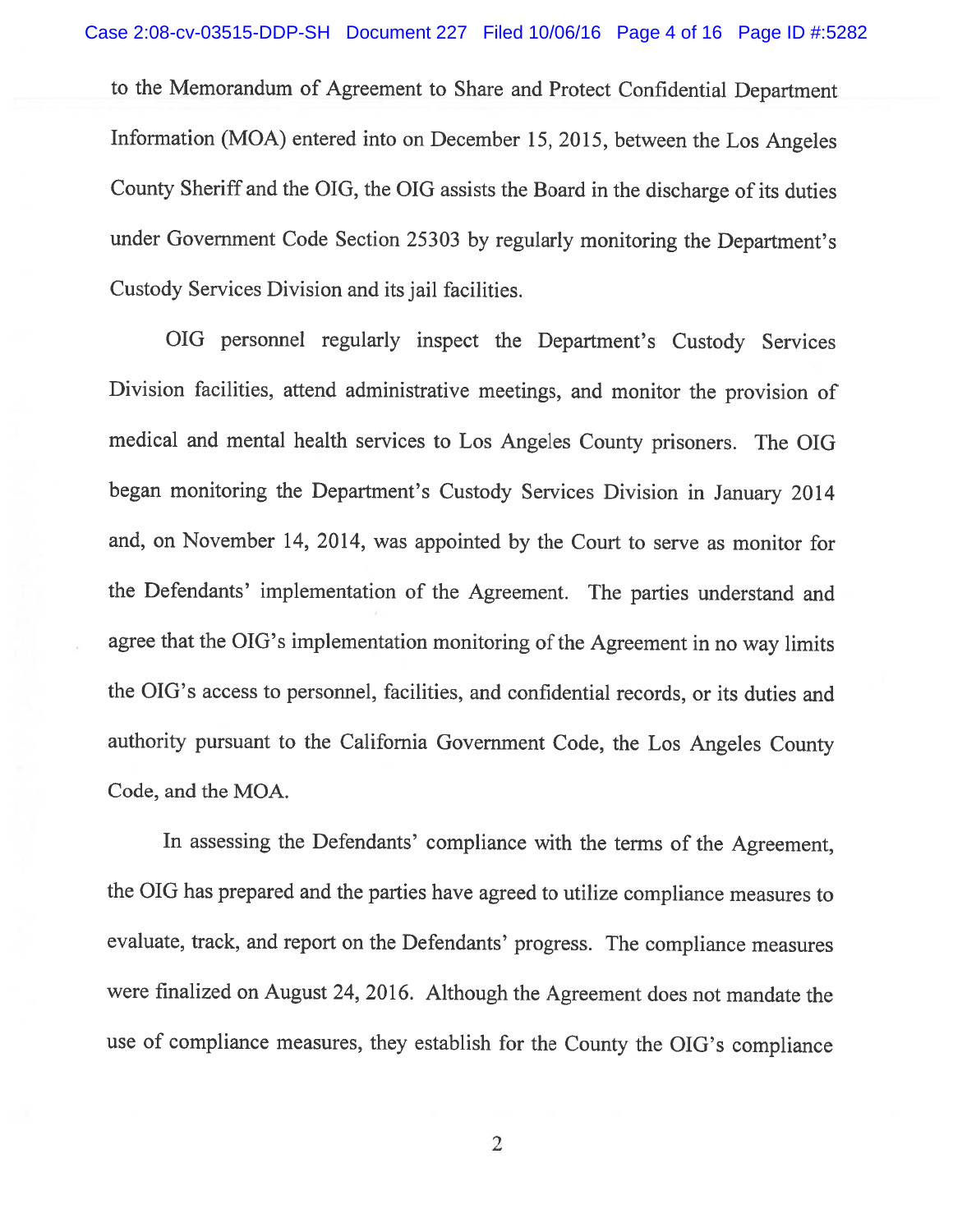expectations and serve as <sup>a</sup> guide for the Agreement's implementation. The compliance measures were developed in consultation with the parties and in collaboration with the Department's Custody Services Division line personnel and managers who are responsible for the Agreement's implementation in the county jails.

For each of the Agreement's substantive provisions, the compliance measures prescribe the documents, audit sampling methods, and additional information which will be utilized by the OIG in its assessment of the Department's compliance with the Agreement. Because some compliance measures were developed before the Defendants determined how their corresponding provisions would be most effectively implemented, the OIG anticipates some modifications to the Defendants' implementation <sup>p</sup>lan(s) or to the compliance measures themselves. In monitoring Defendants' implementation progress, the OIG may modify the compliance measures when necessary to make <sup>a</sup> compliance finding or to promote feasibility, efficiency or sustainability.

The OIG will utilize three compliance categories: "Non-Compliance" (NC), "Partial Compliance" (PC) and "Substantial Compliance" (SC). Meaningful reform is best achieved by way of efficient and sustainable implementation. The OIG and the Defendants share the expectation that reforms implemented pursuant to the Agreement must outlive the Agreement's April 22, <sup>2018</sup> termination date.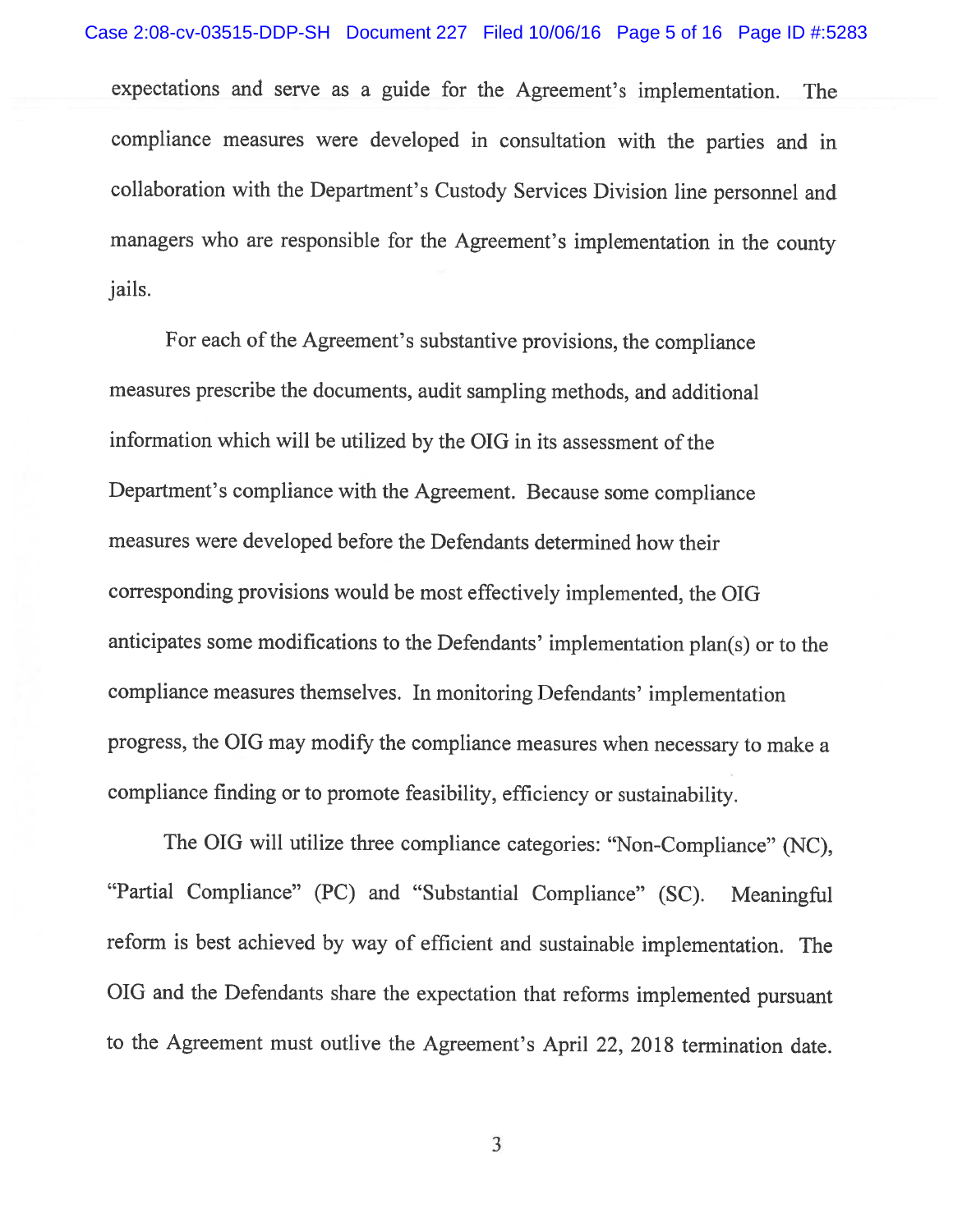The County must account for existing personnel and other resources and implement <sup>p</sup>lans that satisfy the terms of the Agreement and meet the needs both of prisoner Class Members and the jail personnel whose commitment is imperative to the Agreement's long-term success. As such, the OIG will monitor both the Defendants' implementation outcomes as well as the processes by which implementation is achieved.

Where the compliance measures refer to the promulgation of policies, the Defendants will be evaluated based upon <sup>a</sup> policy's drafting, notification of personnel (and prisoners where appropriate), personnel training (where appropriate), policy implementation and, ultimately, adherence. Where the settlement agreement requires notification to prisoners, the Defendants are expected to ensure that notification of all Class Members, accounting for any applicable special needs.

Some of the compliance measures require evaluation of Class Member population data. The OIG has set forth <sup>a</sup> statistically valid method by which randomly selected representative samples will be generated for this purpose. The parties have agreed that where compliance measures identify population samples to be evaluated, the Department's Audits and Accountability Bureau (AAB) will validate the Custody Services Division's internal assessment methods. The AAB was established pursuant to <sup>a</sup> recommendation by the Citizens' Commission on Jail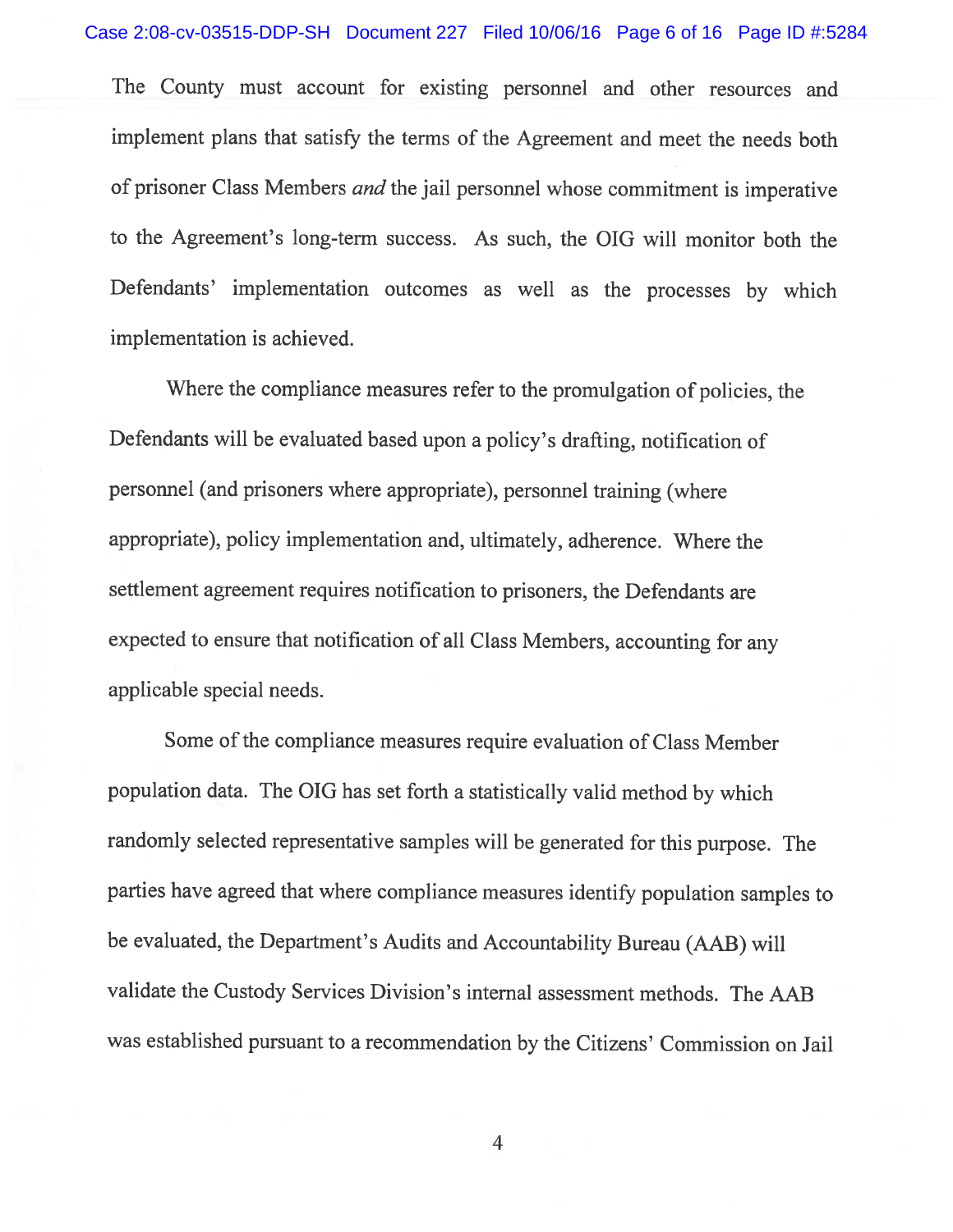Violence (CCJV). Consistent with the CCJV's recommendation, the AAB reports directly to the Sheriff and provides internal monitoring, auditing, and accountability that is independent of the Custody Services or other Department Divisions. The OIG is confident that AAB's involvement in the initial <sup>p</sup>hases of the Agreement's implementation will support the longevity of the Defendants' reform successes.

The Defendants have agreed to retain <sup>a</sup> subject matter expert with expertise in the Americans with Disabilities Act (42 U.S.C.  $\S$ § 12131 et seq.), specifically mobility impairments, to make recommendations regarding settlement agreement implementation and OIG compliance findings where necessary. The OIG anticipates that the Defendants' expert will serve as <sup>a</sup> resource for the Defendants beyond the Agreement's termination date. The OIG and the Parties will determine which aspects of the agreement require expert consultation as they are implemented.

The Defendants have represented that, as of June 30, 2016, many of the Agreement's provisions were partially or wholly implemented. Based on the OIG's monitoring of the Defendants' existing conditions of confinement for Class Members, review of the Defendants' policies and procedures, frequent jail inspections and regular meetings with Department personnel, prisoners, and Plaintiffs' co-counsel, the Defendants have made progress toward implementation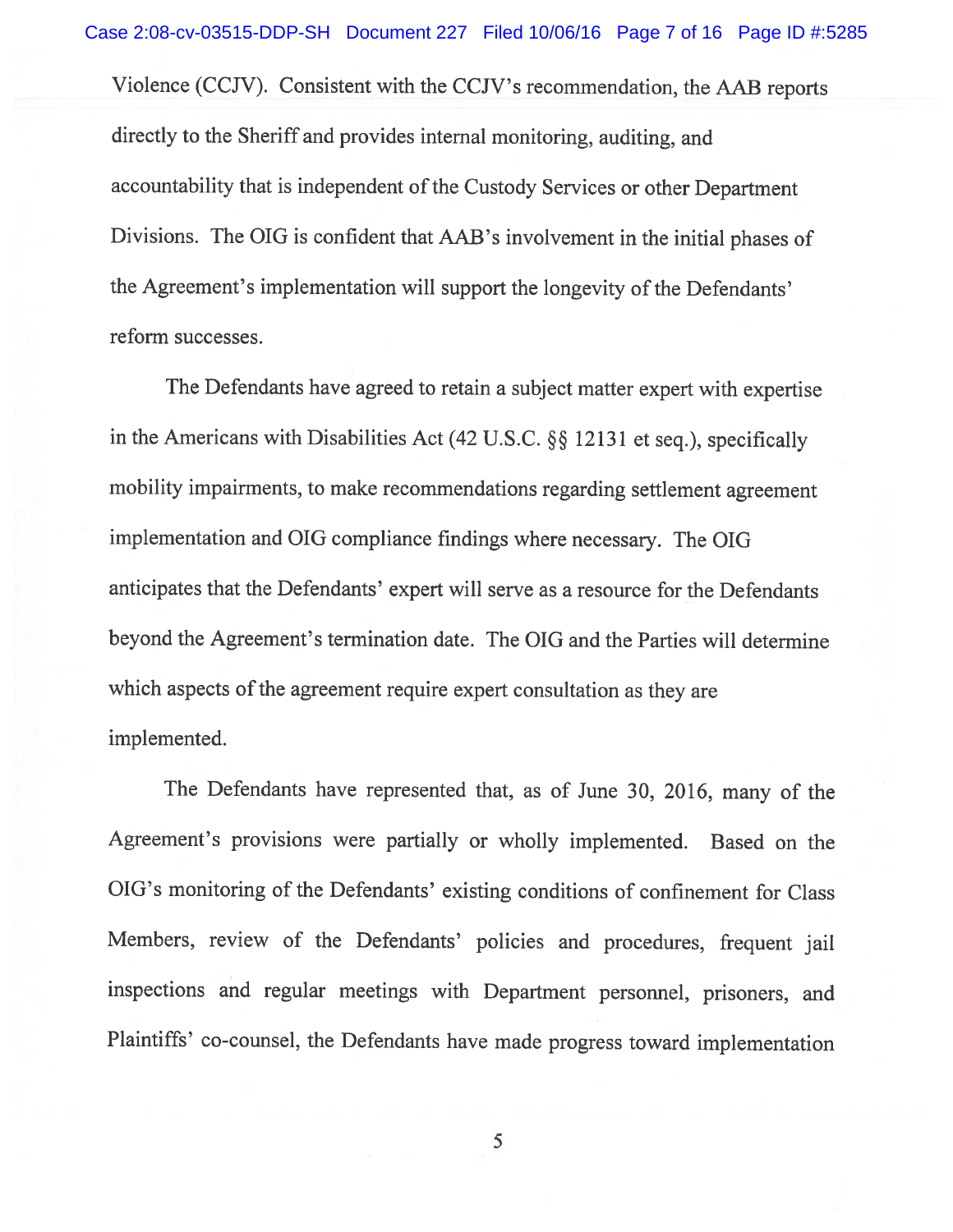of the Agreement and have achieved at least partial compliance with many of its provisions. With the August 24, <sup>2016</sup> completion of the compliance measures, OIG formal Johnson compliance monitoring was initiated on October 1, 2016. Case 2:08-cv-03515-DDP-SH Document 227 Filed 10/06/16 Page 8 of 16 Page ID #:5286

The OIG and the parties have agreed to <sup>a</sup> semi-annual reporting schedule. This is the OIG's First Implementation Status Report and subsequent semi-annual reports will be filed by June <sup>30</sup> and December <sup>31</sup> each year thereafter. The final report will be filed by June 30, 2018, following the April 22, 2018 termination of the Settlement Agreement. The OIG's Second Implementation Status Report will contain compliance findings for each of the Agreement's provisions that are timely for monitoring based on Agreement deadlines and the Defendants' self-reporting. Where data analysis is necessary, the OIG will identify for AAB and Custody Serves Division's Custody Compliance and Sustainability Bureau (CCSB) sampling timeframes that occur between July 1, 2016, and February 28, 2017. for the OIG's Third Implementation Status Report, the sampling timeframes will occur between March 1, 2017, and September 30, 2017. The OIG's Final Implementation Status Report will present findings based on sampling timeframes that occur between October 1, 2017, and March 30, 2018.

The CCSB will conduct internal monitoring and assessments of each settlement agreement provision following the provision's implementation, and prepare and submit to the OIG written self-assessments and any supporting or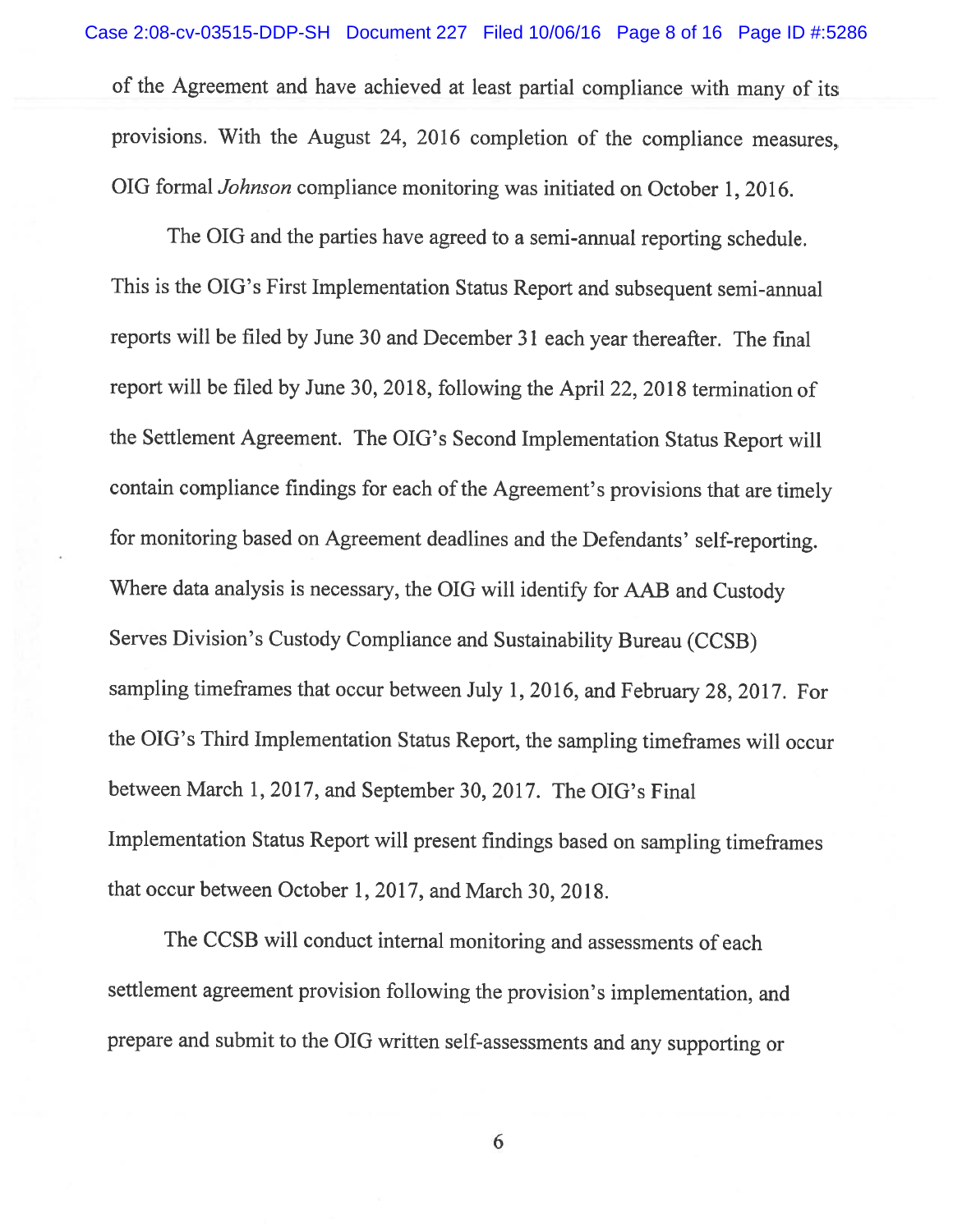"proof of practice" documentation. Following the OIG's receipt of the

Defendants' self-assessments, the OIG will monitor the Defendants' compliance and issue a compliance finding. Following the Defendants' review of the OIG's compliance findings, the OIG will post the findings to <sup>a</sup> secure website to which both parties have password protected access. The website will contain <sup>a</sup> Johnson Agreement Compliance Tracker (Tracker) which will document for the parties the OIG's compliance determinations and explanations. The Tracker will also contain any supporting documentation which illustrates compliance and which is deemed by the Department and the OIG appropriate for the public record. Both parties will have an opportunity to review and respond to any OIG compliance finding. Finally, the OIG will utilize information from the Tracker in its semi-annual status reports to the Court.

Because the OIG maintains <sup>a</sup> regular presence in the County's jail facilities, the OIG may begin compliance monitoring immediately following the Defendants' notice to the OIG of <sup>a</sup> provision's completed implementation. Once the Defendants achieve Substantial Compliance with an Agreement provision, following notice to Plaintiffs via the OIG's secure website, <sup>a</sup> one-year "sustained compliance" period will begin. At the end of the one-year sustained compliance period, the OIG will again monitor the Defendants' compliance, make <sup>a</sup> second compliance finding, and post the finding via the Tracker to the secure website.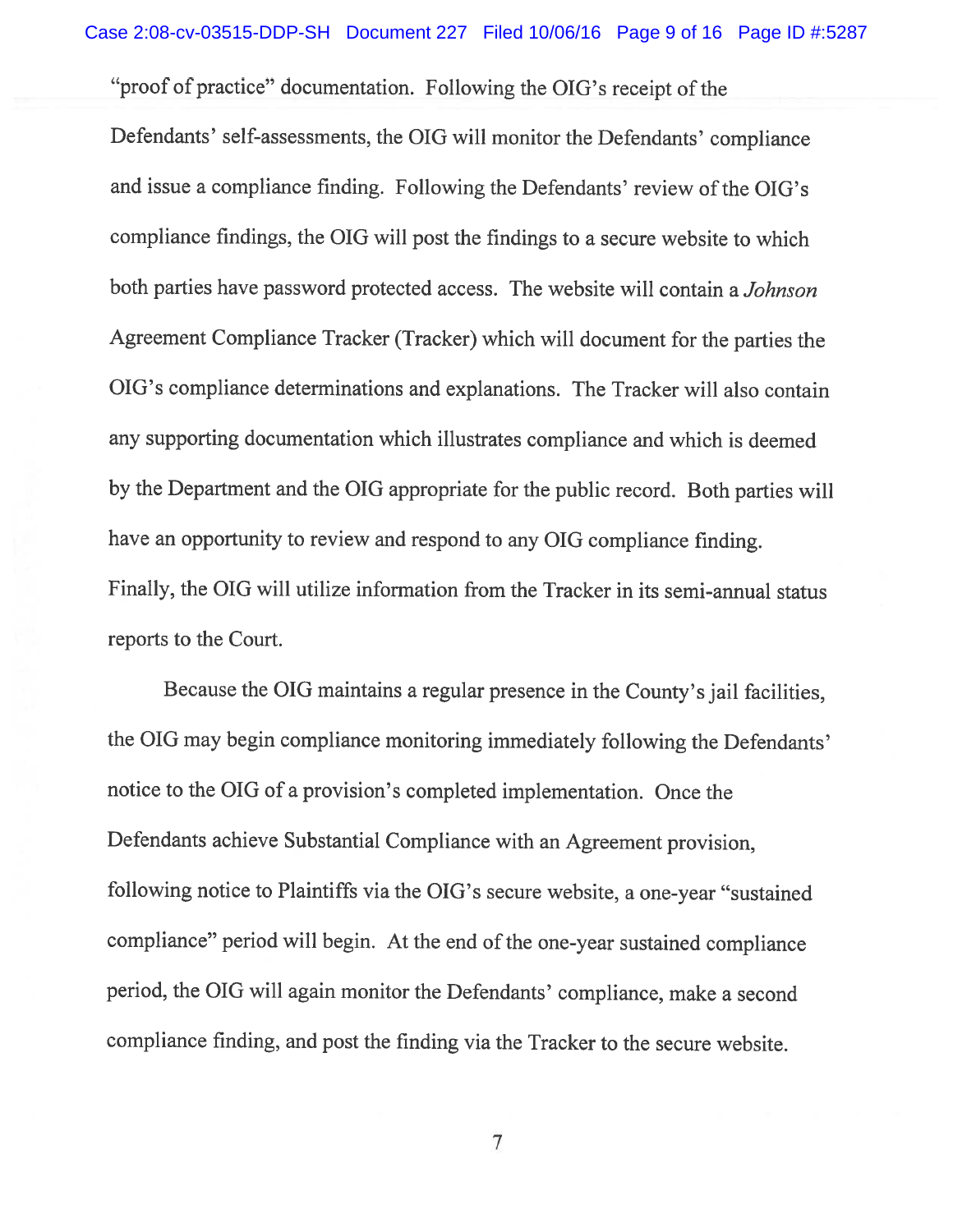Following the OIG's second Substantial Compliance finding, the OIG will discontinue formal monitoring of the provision. If the one-year sustained compliance date falls after April 22, 2018, the OIG will monitor and make <sup>a</sup> second compliance finding and recommendation for the Court's consideration in OIG's Final Implementation Status Report. The secure website and use of the Tracker, as envisioned, will improve communication between the parties as the Agreement terms are implemented and permit the OIG to provide more frequent compliance updates to Plaintiffs than would be accomplished via the semi-annual reporting schedule alone.

The OIG has attached for the Court's review the Tracker which contains each of the Agreement's provisions as well as implementation deadlines and the Defendants' self-assessment status.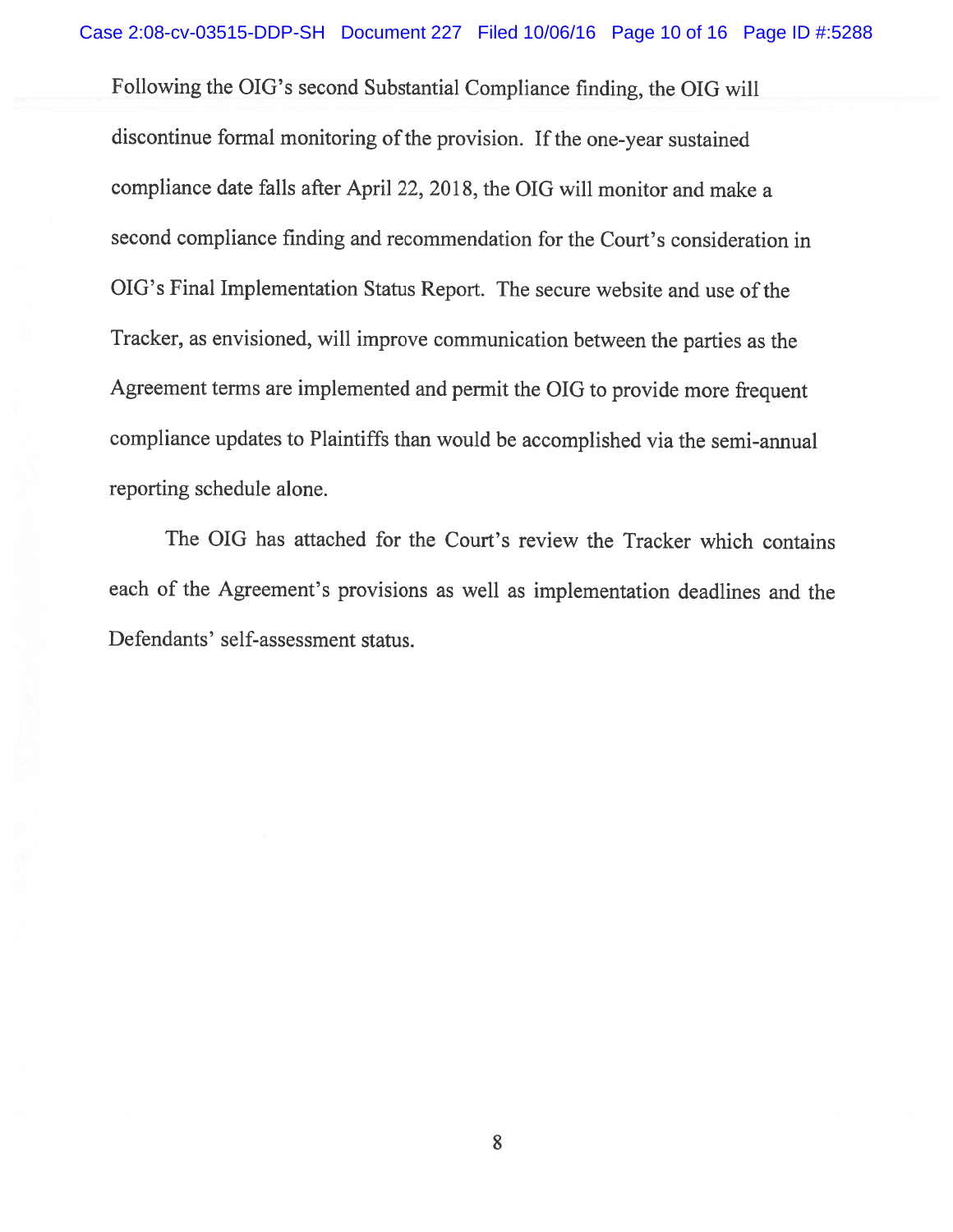| Case 2:08-cv-03515-DDP-SH |                       |                             |                                                                |                                                                                                                                                                                                                      |                                                                                                                                                             |                                                                                                                                                                                                                     | Document 227                                                                                                                                                                                                                                                                    |                                                                                                                              |                                                                                                |                                                                                                                           |                                                                                                                          |                                                                                                                                                                                           |                                                                                                                          |                                                                                                                                                                                                                                                                                                     |                                                                                                                                                                                  |                                                                                                                                                                                                                                                                                                                                                                                 |                                                                                                                                                                         | Filed 10/06/16 Page 11 of 16                                                                                                                                                                                                                                                                                                                                                                                                                | Page ID #:5289                                                                            |
|---------------------------|-----------------------|-----------------------------|----------------------------------------------------------------|----------------------------------------------------------------------------------------------------------------------------------------------------------------------------------------------------------------------|-------------------------------------------------------------------------------------------------------------------------------------------------------------|---------------------------------------------------------------------------------------------------------------------------------------------------------------------------------------------------------------------|---------------------------------------------------------------------------------------------------------------------------------------------------------------------------------------------------------------------------------------------------------------------------------|------------------------------------------------------------------------------------------------------------------------------|------------------------------------------------------------------------------------------------|---------------------------------------------------------------------------------------------------------------------------|--------------------------------------------------------------------------------------------------------------------------|-------------------------------------------------------------------------------------------------------------------------------------------------------------------------------------------|--------------------------------------------------------------------------------------------------------------------------|-----------------------------------------------------------------------------------------------------------------------------------------------------------------------------------------------------------------------------------------------------------------------------------------------------|----------------------------------------------------------------------------------------------------------------------------------------------------------------------------------|---------------------------------------------------------------------------------------------------------------------------------------------------------------------------------------------------------------------------------------------------------------------------------------------------------------------------------------------------------------------------------|-------------------------------------------------------------------------------------------------------------------------------------------------------------------------|---------------------------------------------------------------------------------------------------------------------------------------------------------------------------------------------------------------------------------------------------------------------------------------------------------------------------------------------------------------------------------------------------------------------------------------------|-------------------------------------------------------------------------------------------|
|                           |                       |                             | Compliance<br>Sustained<br>Finding                             |                                                                                                                                                                                                                      |                                                                                                                                                             |                                                                                                                                                                                                                     |                                                                                                                                                                                                                                                                                 |                                                                                                                              |                                                                                                |                                                                                                                           |                                                                                                                          |                                                                                                                                                                                           |                                                                                                                          |                                                                                                                                                                                                                                                                                                     |                                                                                                                                                                                  |                                                                                                                                                                                                                                                                                                                                                                                 |                                                                                                                                                                         |                                                                                                                                                                                                                                                                                                                                                                                                                                             |                                                                                           |
|                           |                       | Office Of Inspector General | Date                                                           |                                                                                                                                                                                                                      |                                                                                                                                                             |                                                                                                                                                                                                                     |                                                                                                                                                                                                                                                                                 |                                                                                                                              |                                                                                                |                                                                                                                           |                                                                                                                          |                                                                                                                                                                                           |                                                                                                                          |                                                                                                                                                                                                                                                                                                     |                                                                                                                                                                                  |                                                                                                                                                                                                                                                                                                                                                                                 |                                                                                                                                                                         |                                                                                                                                                                                                                                                                                                                                                                                                                                             |                                                                                           |
|                           |                       |                             | <b>Compliance Rating</b><br>(NC, PC, SC)                       |                                                                                                                                                                                                                      |                                                                                                                                                             |                                                                                                                                                                                                                     |                                                                                                                                                                                                                                                                                 |                                                                                                                              |                                                                                                |                                                                                                                           |                                                                                                                          |                                                                                                                                                                                           |                                                                                                                          |                                                                                                                                                                                                                                                                                                     |                                                                                                                                                                                  |                                                                                                                                                                                                                                                                                                                                                                                 |                                                                                                                                                                         |                                                                                                                                                                                                                                                                                                                                                                                                                                             |                                                                                           |
|                           |                       | Department                  | Date                                                           |                                                                                                                                                                                                                      |                                                                                                                                                             |                                                                                                                                                                                                                     |                                                                                                                                                                                                                                                                                 | 1/20/2016                                                                                                                    | 1/20/2016                                                                                      |                                                                                                                           |                                                                                                                          |                                                                                                                                                                                           |                                                                                                                          |                                                                                                                                                                                                                                                                                                     |                                                                                                                                                                                  |                                                                                                                                                                                                                                                                                                                                                                                 |                                                                                                                                                                         |                                                                                                                                                                                                                                                                                                                                                                                                                                             |                                                                                           |
|                           |                       |                             | Self-Assesment<br><b>Status</b>                                |                                                                                                                                                                                                                      |                                                                                                                                                             |                                                                                                                                                                                                                     |                                                                                                                                                                                                                                                                                 | Completed                                                                                                                    | Completed                                                                                      |                                                                                                                           |                                                                                                                          |                                                                                                                                                                                           |                                                                                                                          |                                                                                                                                                                                                                                                                                                     |                                                                                                                                                                                  |                                                                                                                                                                                                                                                                                                                                                                                 |                                                                                                                                                                         |                                                                                                                                                                                                                                                                                                                                                                                                                                             |                                                                                           |
|                           | Compliance Tracker    |                             | Agreement<br>Implementation<br>Deadline                        |                                                                                                                                                                                                                      |                                                                                                                                                             |                                                                                                                                                                                                                     |                                                                                                                                                                                                                                                                                 |                                                                                                                              |                                                                                                |                                                                                                                           |                                                                                                                          |                                                                                                                                                                                           |                                                                                                                          |                                                                                                                                                                                                                                                                                                     |                                                                                                                                                                                  |                                                                                                                                                                                                                                                                                                                                                                                 |                                                                                                                                                                         |                                                                                                                                                                                                                                                                                                                                                                                                                                             |                                                                                           |
|                           | Johnson<br><b>DIC</b> |                             | PROVISION (verbatim from Johnson v. Baca settlement agreement) | Defendants agree that Class Members have and will continue to have access to all programming (including the same<br>programming made available to veterans) that non-mobility-impaired inmates have in Jail Settings | Mobility impairment(s) will not serve to disqualify Class Members from participating in programming in which they are<br>otherwise eligible to participate. | Class Members will be escorted, to the extent necessary, to any program in which they are otherwise eligible to participate<br>in, provided that program is available in the facility in which the inmate is housed | Subject to security classification and eligibility requirements, Defendants agree that Class Members may serve as trustees on<br>the same floor on which they are housed. Defendants agree that relevant LASD personnel will be trained to ensure<br>compliance with this term. | Defendants further agree to provide Plaintiffs' counsel with a list of the tasks that trustees regularly perform in the Jail | Defendants further agree to identify some of the specific jobs that Class Members may perform. | Defendants agree to notify Class Members of the programs available to them in either paper or electronic format, or both, | Notification of available programs will also be provided during "town hall" meetings held at the Jail where appropriate. | Plaintiffs dispute whether the LASD has properly equipped and staffed an area within the Jail to provide physical therapy.<br>Notwithstanding this dispute, the Parties agree as follows: | medical professionals.<br>Defendants agree that Class Members will have access to physical therapy as prescribed by LASD | Defendants shall continue to maintain and staff a physical therapy room in MCJ and further agree to attempt to locate space<br>in TTCF for a similar room (essentially, a mini clinic) to provide physical therapy to Class Members once they are moved<br>into housing locations in that facility. | Defendants further agree to make a good faith effort to obtain additional resources to bolster the availability of physical<br>therapy for all inmates, including Class Members. | The LASD will continue to count outdoor recreation time for Class Members from when the inmates arrive at the recreation<br>area, not when they leave their housing location. LASD shall develop and distribute a unit order to e<br>area, not when they leave their housing location. LASD shall develop and distribute a unit order to<br>personnel are aware of this policy. | To the extent possible, and taking into account operational and logistical considerations, the time of day Class Members are<br>offered outdoor recreation will rotate. | Class Members who have been prescribed thermal clothing as a reasonable accommodation for their disability so that they<br>Members that they may request thermal clothing as a reasonable accommodation, and shall develop and distribute a unit<br>may participate in outdoor recreation will be provided warm coats and/or thermal clothing. LASD shall inform Class<br>order to ensure that all LASD personnel are aware of this policy. | 1 of 6<br>KEY: SC = substantially compliant; PC = partially compliant; NC = non-compliant |
|                           |                       |                             | ∗                                                              | $\overline{a}$                                                                                                                                                                                                       | $\lambda$ <sub>2</sub>                                                                                                                                      | $\lambda$ <sub>3</sub>                                                                                                                                                                                              | A.5(a)                                                                                                                                                                                                                                                                          | A.5(b)                                                                                                                       | A.5(c)                                                                                         | $\lambda.6$                                                                                                               | A.7                                                                                                                      | $\overline{a}$                                                                                                                                                                            | <b>B.1</b> (a)                                                                                                           | B.I (b)                                                                                                                                                                                                                                                                                             | B.1(c)                                                                                                                                                                           | B.2                                                                                                                                                                                                                                                                                                                                                                             | B.3                                                                                                                                                                     | B.4                                                                                                                                                                                                                                                                                                                                                                                                                                         |                                                                                           |

Ø.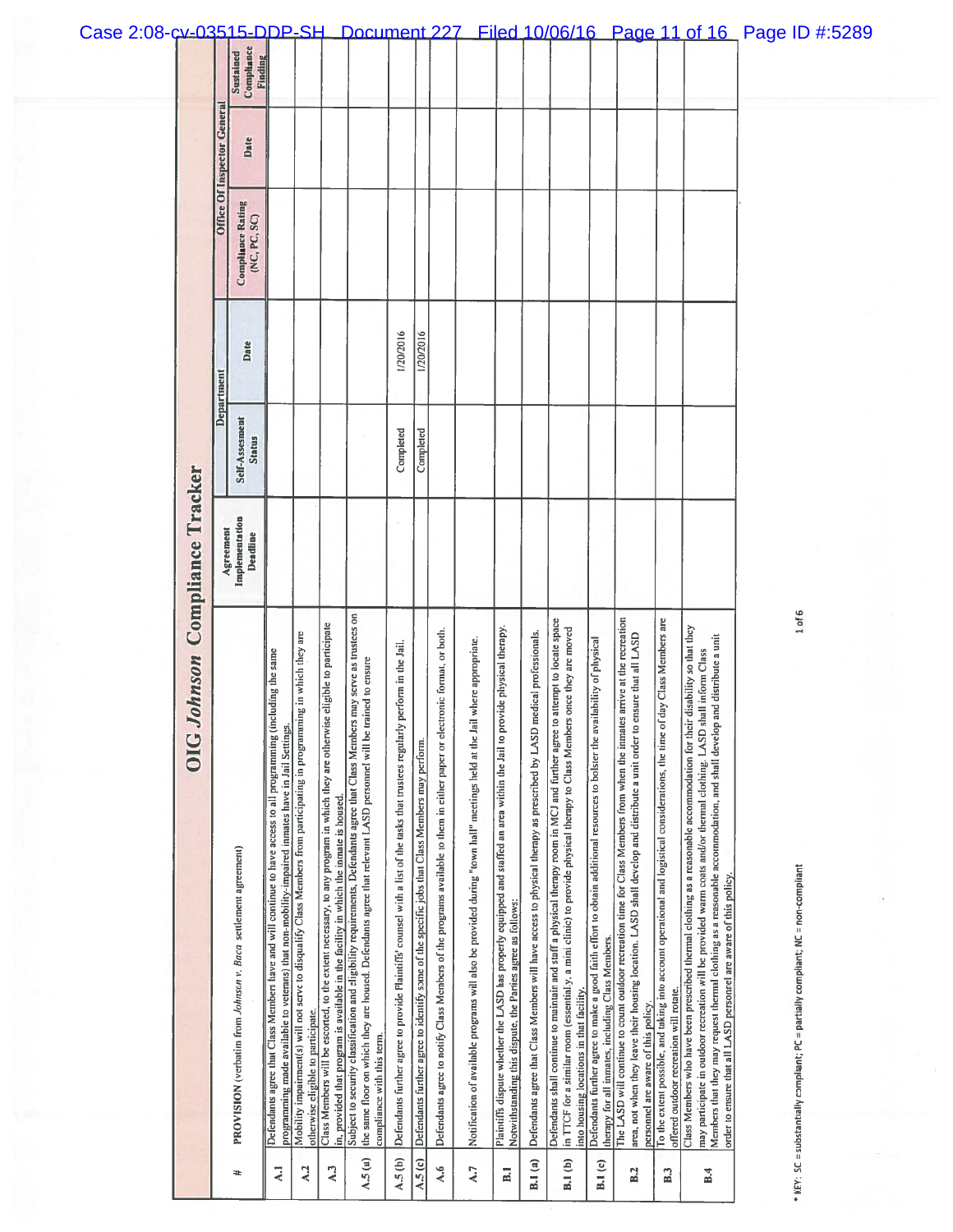|        | G Johnson Compliance Tracker<br>$\breve{\mathbf{5}}$                                                                                                                                                                                                              |                            |                          |            |                                          |                             |                                           |
|--------|-------------------------------------------------------------------------------------------------------------------------------------------------------------------------------------------------------------------------------------------------------------------|----------------------------|--------------------------|------------|------------------------------------------|-----------------------------|-------------------------------------------|
|        |                                                                                                                                                                                                                                                                   | Agreement                  |                          | Department |                                          | Office Of Inspector General |                                           |
| æ      | PROVISION (verbatim from Johnson v. Baca settlement agreement)                                                                                                                                                                                                    | Implementation<br>Deadline | Self-Assesment<br>Status | Date       | <b>Compliance Rating</b><br>(NC, PC, SC) | Date                        | Compliance<br><b>Finding</b><br>Sustained |
|        | The housing expansion for Class Members in TTCF will occur in the following phases:                                                                                                                                                                               |                            |                          |            |                                          |                             |                                           |
| C.4(a) | a. Phase 1: Identify appropriate locations in TTCF for the construction of accessible housing modules. Modules 231, 232,<br>and 272 were<br>identified;                                                                                                           | 4/22/2015                  | Completed                | 4/22/2015  |                                          |                             |                                           |
|        | i. Projected Completion Date: Complete                                                                                                                                                                                                                            |                            |                          |            |                                          |                             |                                           |
|        | The housing expansion for Class Members in TTCF will occur in the following phases:                                                                                                                                                                               |                            |                          |            |                                          |                             |                                           |
| C.4(b) | b. Plase 2 - A: Inmate Processing Pilot Project to evaluate impact of<br>repurposing Modules 231/232 (which are currently used as medical<br>overflow);                                                                                                           | 4/22/2015                  | Completed                | 4/22/2015  |                                          |                             |                                           |
|        | i. Projected Completion Date: Complete                                                                                                                                                                                                                            |                            |                          |            |                                          |                             |                                           |
|        | The housing expansion for Class Members in TTCF will occur in the following phases:                                                                                                                                                                               |                            |                          |            |                                          |                             |                                           |
| C.4(c) | c. Phase 2- B: Closing of Module 231 and the construction of accessible housing including: the installation of 24 accessible<br>toilets, the construction of 6 accessible showers, the installation of 6 new<br>stainless steel frames in the upper tier showers; | 4/22/2015                  | Completed                | 4/22/2015  |                                          |                             |                                           |
|        | i. Projected Completion Date: Complete.                                                                                                                                                                                                                           |                            |                          |            |                                          |                             |                                           |
|        | The housing expansion for Class Members in TTCF will occur in the following phases:                                                                                                                                                                               |                            |                          |            |                                          |                             |                                           |
| C.4(d) | d. Phase 2- C: Reopening of Module 231 as medical overflow for IRC<br>processing;                                                                                                                                                                                 | 4/22/2015                  | Completed                | 4/22/2015  |                                          |                             |                                           |
|        | i. Projected Completion Date: Complete.                                                                                                                                                                                                                           |                            |                          |            |                                          |                             |                                           |
|        | The housing expansion for Class Members in TTCF will occur in the following phases:                                                                                                                                                                               |                            |                          |            |                                          |                             |                                           |
| C.4(e) | approximately 60 accessible beds and subsequent transfer of 60<br>e. Phase 3: Repurposing of Module 232 and construction of<br>inmates with mobility impairments to TTCF;                                                                                         | 4/22/2015                  | Completed                | 4/22/2015  |                                          |                             |                                           |
|        | i. Projected Completion Date: Complete.                                                                                                                                                                                                                           |                            |                          |            |                                          |                             |                                           |
|        | $2$ of 6<br>* KEY: SC = substantially compliant; PC = partially compliant; NC = non-compliant                                                                                                                                                                     |                            |                          |            |                                          |                             |                                           |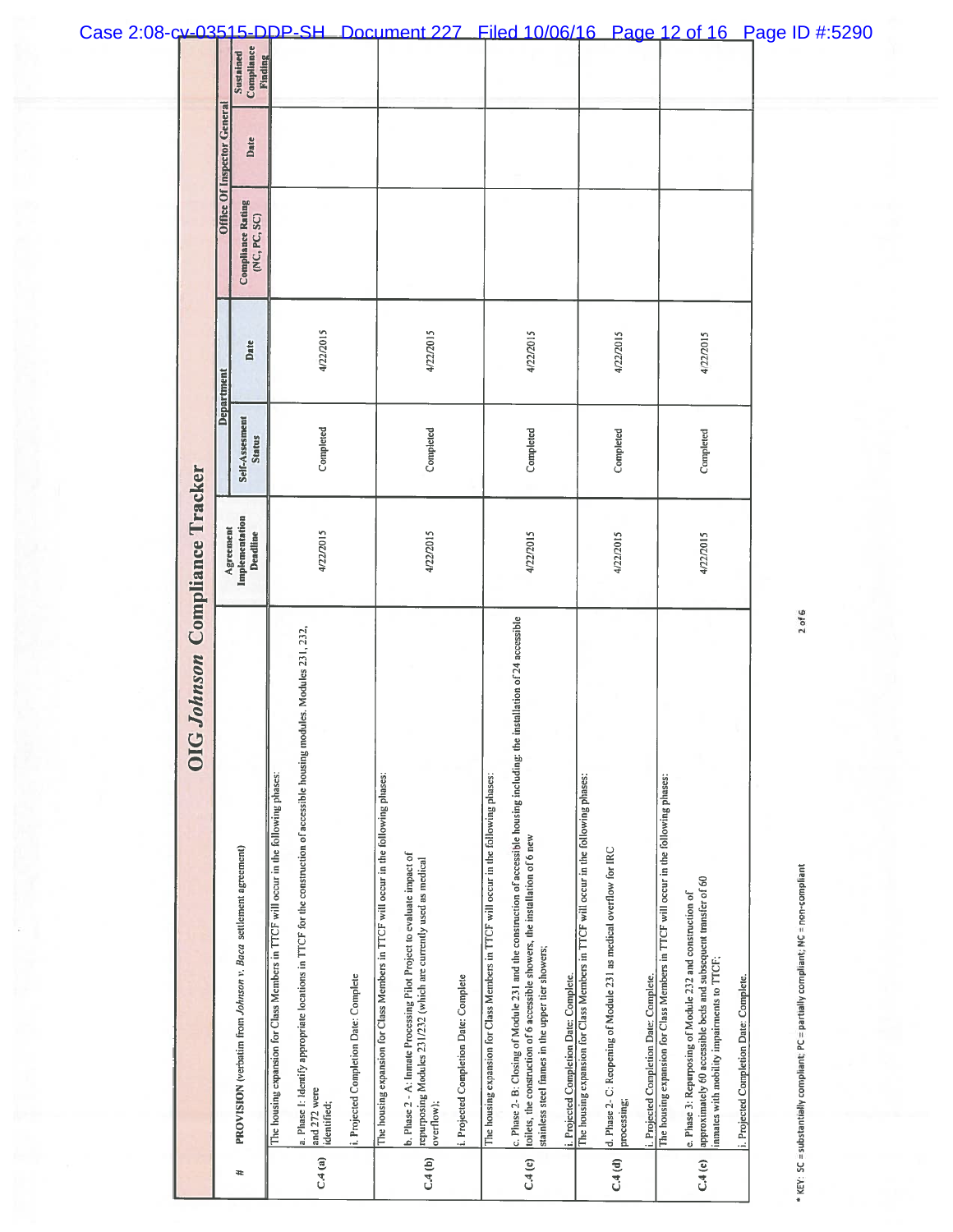|                | GJohnson Compliance Tracker                                                                                                                                                                                                                                                                                                                                                                                                      |                            |                                 |            |                                          |                             |                                    |
|----------------|----------------------------------------------------------------------------------------------------------------------------------------------------------------------------------------------------------------------------------------------------------------------------------------------------------------------------------------------------------------------------------------------------------------------------------|----------------------------|---------------------------------|------------|------------------------------------------|-----------------------------|------------------------------------|
|                |                                                                                                                                                                                                                                                                                                                                                                                                                                  | Agreement                  |                                 | Department |                                          | Office Of Inspector General |                                    |
| ᅕ              | PROVISION (verbatim from Johnson v. Baca settlement agreement)                                                                                                                                                                                                                                                                                                                                                                   | Implementation<br>Deadline | Self-Assesment<br><b>Status</b> | Date       | <b>Compliance Rating</b><br>(NC, PC, SC) | Date                        | Compliance<br>Sustained<br>Finding |
|                | The housing expansion for Class Members in TTCF will occur in the following phases:                                                                                                                                                                                                                                                                                                                                              |                            |                                 |            |                                          |                             |                                    |
| C.4(0)         | approximately 30 cells in housing locations outside of Modules<br>f. Phase 4: Installation of grab bars and shower benches in<br>231 and 232 to be determined by Defendants;                                                                                                                                                                                                                                                     | 8/10/2015                  | Completed                       | 6/30/2016  |                                          |                             |                                    |
|                | 1. Projected Completion Date: 120 days after the<br>Effective Date.                                                                                                                                                                                                                                                                                                                                                              |                            |                                 |            |                                          |                             |                                    |
|                | The housing expansion for Class Members in TTCF will occur in the following phases:                                                                                                                                                                                                                                                                                                                                              |                            |                                 |            |                                          |                             |                                    |
| C.4(g)         | [g. Phase 5: Construction of approximately 96 accessible beds in Module 272 of TTCF;                                                                                                                                                                                                                                                                                                                                             | 3/31/2017                  |                                 |            |                                          |                             |                                    |
|                | be sought by the Sheriff's<br>ii. Projected Completion Date: Approximately 24 months after approval of funding, which will<br>Department but requires the approval by the Los Angeles County Board of Supervisors                                                                                                                                                                                                                |                            |                                 |            |                                          |                             |                                    |
| د.<br>ن        | Counsel, for review and<br>Construction plans for the facilities to be constructed in the TTCF will be shared with the Class<br>input. Class Counsel will not, however, have the authority to veto any portion of the plans.                                                                                                                                                                                                     |                            | Completed                       |            |                                          |                             |                                    |
| $\overline{a}$ | Class Member's need, if any,<br>for the use of a mobility assistive device are and will continue to be made by LASD Medical Professionals.<br>Initial Decisions and Ongoing Evaluations: Initial decisions and ongoing evaluations regarding                                                                                                                                                                                     |                            | Completed                       |            |                                          |                             |                                    |
| D.2            | Secondary Review: In the event a Class Member disputes a decision made by LASD Medical Professionals regarding the<br>need, if any, for a mobility assistive device, the Class Member may request and receive a secondary review of the<br>requested<br>determination regarding his or her need for a mobility assistive device and/or the type of device<br>a. The secondary review will be conducted by the Chief Physician or |                            |                                 |            |                                          |                             |                                    |
|                | b. The secondary review will include an independent evaluation.<br>his/her designee; and                                                                                                                                                                                                                                                                                                                                         |                            |                                 |            |                                          |                             |                                    |
|                |                                                                                                                                                                                                                                                                                                                                                                                                                                  |                            |                                 |            |                                          |                             |                                    |

\* KEY: SC = substantially compliant; PC = partially compliant; NC = non-compliant 3 of 6 \* KEY: SC = substantially compliant; PC = partially compliant; NC = non-compliant

3 of 6

## Case 2:08-cv-03515-DDP-SH Document 227 Filed 10/06/16 Page 13 of 16 Page ID #:5291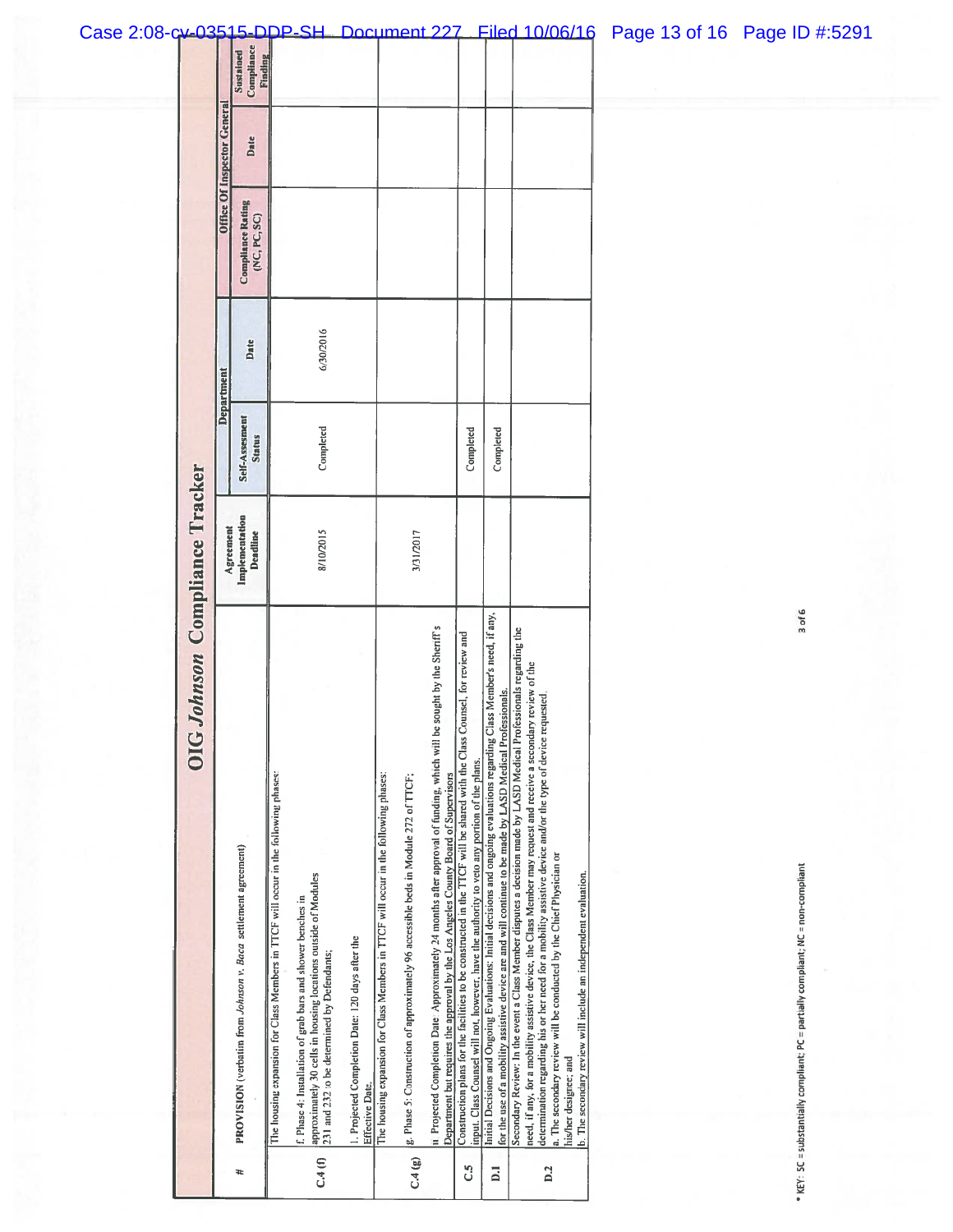|                            | Johnson Compliance Tracker<br><b>DIC</b>                                                                                                                                                                                                                                                                                                                                                                                                                                                                                                                                                                                                                                                                                                                                                                                                                                                                                                                                                                                                                                                                                                                                                                                                                                                                                                                                                                                                                                              |                            |                                 |            |                                          |                             |                                           |
|----------------------------|---------------------------------------------------------------------------------------------------------------------------------------------------------------------------------------------------------------------------------------------------------------------------------------------------------------------------------------------------------------------------------------------------------------------------------------------------------------------------------------------------------------------------------------------------------------------------------------------------------------------------------------------------------------------------------------------------------------------------------------------------------------------------------------------------------------------------------------------------------------------------------------------------------------------------------------------------------------------------------------------------------------------------------------------------------------------------------------------------------------------------------------------------------------------------------------------------------------------------------------------------------------------------------------------------------------------------------------------------------------------------------------------------------------------------------------------------------------------------------------|----------------------------|---------------------------------|------------|------------------------------------------|-----------------------------|-------------------------------------------|
|                            |                                                                                                                                                                                                                                                                                                                                                                                                                                                                                                                                                                                                                                                                                                                                                                                                                                                                                                                                                                                                                                                                                                                                                                                                                                                                                                                                                                                                                                                                                       | Agreement                  |                                 | Department |                                          | Office Of Inspector General |                                           |
| ヰ                          | PROVISION (verbatim from Johnson v. Baca settlement agreement)                                                                                                                                                                                                                                                                                                                                                                                                                                                                                                                                                                                                                                                                                                                                                                                                                                                                                                                                                                                                                                                                                                                                                                                                                                                                                                                                                                                                                        | Implementation<br>Deadline | Self-Assesment<br><b>Status</b> | Date       | <b>Compliance Rating</b><br>(NC, PC, SC) | Date                        | Compliance<br>Sustained<br><b>Finding</b> |
| $\overline{D}$             | language for this leaflet, which Defendants will have the opportunity to revise, a. At a minimum, the Assistive Device Leaflet<br>iv. Keep an assistive device while a secondary review and/or grievance regarding a decision concerningn an assistive<br>Complaint Procedure: Defendants have an existing grievance system in the Jail and the grievance form has been modified to<br>Leaflet") to be available at the Jail to advise Class Members of their rights pertaining to determinations regarding their need,<br>include an "ADA" box, which will facilitate forwarding all "ADA" complaints to Defendants' ADA coordinators (addressed<br>in greater detail below). Within 90 days of the Effective Date, LASD shall create and distribute a leaflet ("Assistive Device<br>if any, for mobility assistive devices. Within 30 days of the Effective Date, Plaintiffs shall provide LASD with proposed<br>an assistive device; and<br>i. Be assessed adn re-evaluated (in accordance with established medical standards) for the need for a mobility<br>a. At a minimum, the Assistive Device Leaflet shall include information regarding Class Member's right to:<br>ii. Obtain a secondary review of determinations regarding mobility assistive device need<br>iii. File a grievance challenging a determination regarding the inmate's need, if any, for<br>shall include information regarding Class Member's right to:<br>device is under review.<br>assistive device: | 7/11/2015                  | Completed                       | 2/2/2016   |                                          |                             |                                           |
| $\overline{\mathbf{D}}$ .4 | common to inmates with mobility impairments and Defendants agree to continue to track such complications using existing<br>upgraded -this process is already underway. Defendants agree to provide statistics from the upgraded system, to the extent<br>device usage to Plaintiffs' counsel, but may have this ability in the future once the LASD's medical records system is fully<br>policies and guidelines. Defendants do not currently have the ability to run searches and provide statistics about assistive<br>As set forth in this Agreement in Section "M" below, Defendants have policies and guidelines for tracking complications<br>feasible, when the upgrades are completed.                                                                                                                                                                                                                                                                                                                                                                                                                                                                                                                                                                                                                                                                                                                                                                                        |                            |                                 |            |                                          |                             |                                           |
| D.5                        | for LASD medical professionals from Rancho Los Amigos regarding wheelchair seating to reduce complications commonly<br>Within 60 days of the Effective Date, Defendants agree to investigate the availability of, and seek the provision of, training<br>attributable to wheelchair use.                                                                                                                                                                                                                                                                                                                                                                                                                                                                                                                                                                                                                                                                                                                                                                                                                                                                                                                                                                                                                                                                                                                                                                                              | 6/11/2015                  | Completed                       | 12/8/2015  |                                          |                             |                                           |
| $\overline{D}$ .6          | Within 60 days of the Effective Date, Defendants' policies and guidelines for tracking complications common to individuals<br>with mobility impairments will be made public in all Jail Settings.                                                                                                                                                                                                                                                                                                                                                                                                                                                                                                                                                                                                                                                                                                                                                                                                                                                                                                                                                                                                                                                                                                                                                                                                                                                                                     | 6/11/2015                  |                                 |            |                                          |                             |                                           |
| E.1 $(a)$                  | brakes and footrests unless otherwise prescribed by LASD Medical Professionals) and will be serviced on a regular basis to<br>Defendants agree that wheelchairs that are medically prescribed will be maintained in working order (including functional<br>the extent feasible.                                                                                                                                                                                                                                                                                                                                                                                                                                                                                                                                                                                                                                                                                                                                                                                                                                                                                                                                                                                                                                                                                                                                                                                                       |                            |                                 |            |                                          |                             |                                           |
| E.1(b)                     | Maintenance will include the use of the wheelchair repair shop at the Pitchess Detention Center.                                                                                                                                                                                                                                                                                                                                                                                                                                                                                                                                                                                                                                                                                                                                                                                                                                                                                                                                                                                                                                                                                                                                                                                                                                                                                                                                                                                      |                            |                                 |            |                                          |                             |                                           |
| E.1(c)                     | Defendants agree to track wheelchairs, their issuance and their conditions, using RFID transmitters on a pilot basis.                                                                                                                                                                                                                                                                                                                                                                                                                                                                                                                                                                                                                                                                                                                                                                                                                                                                                                                                                                                                                                                                                                                                                                                                                                                                                                                                                                 |                            |                                 |            |                                          |                             |                                           |
|                            | 4 of 6<br>* KEY: SC = substantially compliant; PC = partially compliant; NC = non-compliant                                                                                                                                                                                                                                                                                                                                                                                                                                                                                                                                                                                                                                                                                                                                                                                                                                                                                                                                                                                                                                                                                                                                                                                                                                                                                                                                                                                           |                            |                                 |            |                                          |                             |                                           |

## Case 2:08-cv-03515-DDP-SH Document 227 Filed 10/06/16 Page 14 of 16 Page ID #:5292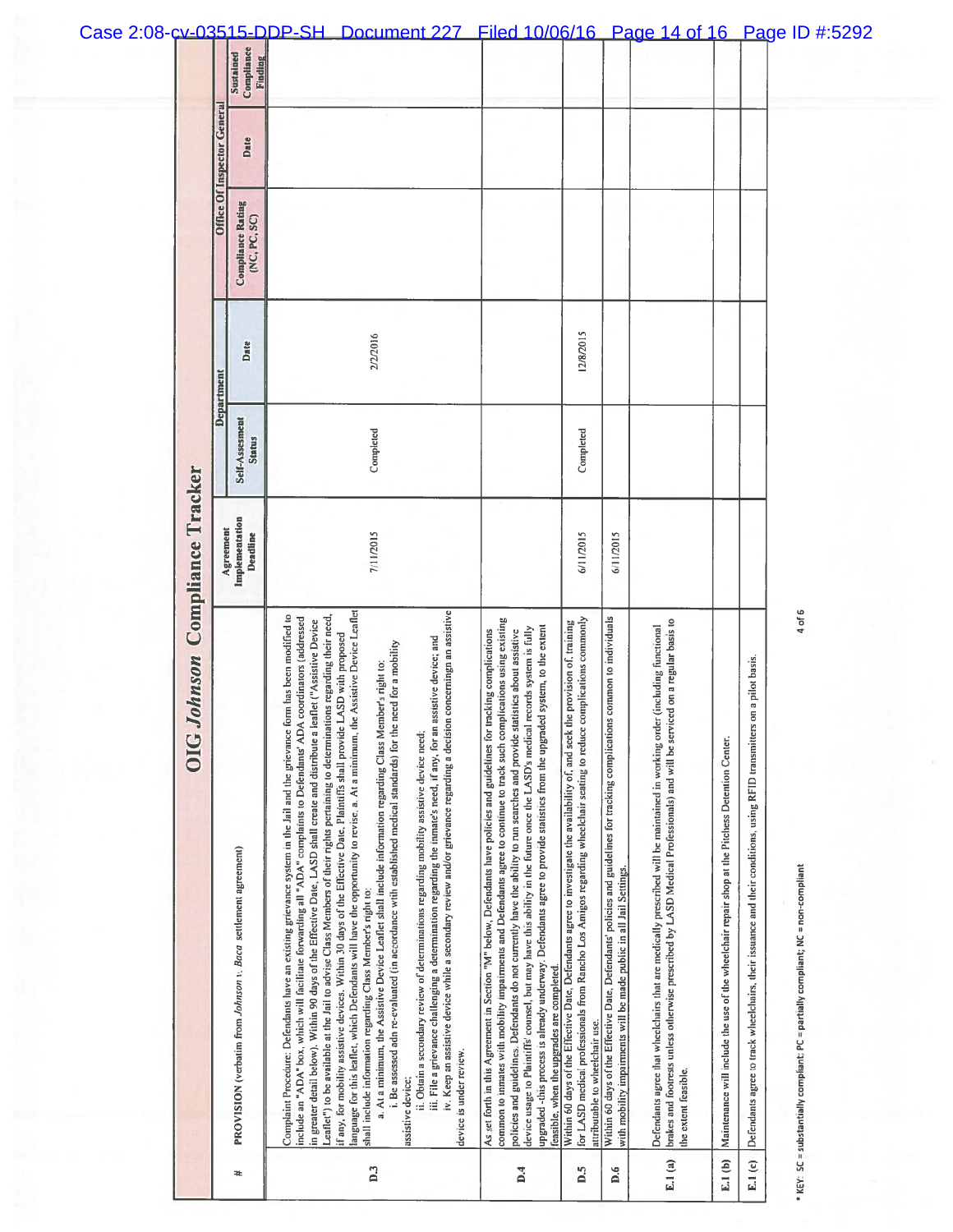|                       |                             | Compliance<br>Sustained<br>Finding                             | 2:08-cv-03515-DDP-SH                                                                                                                                                                                                                                                                                                                                  |                                                                                                                                    |                                                                                                                                                                                                                                                            | Document 227                                                                                                                                                                                                                                                                                                                                                  |                                                                                                                                                                                  |                                                                                                                                                                                                                                                                                                                                                                                                                                                                                                                                                  | <u>Filed 10/06/16</u>                                                                                                                                                                                                                                                                                                                                                                                                                                          |                                                                                                                                                                                                                                                                                                                                | Page 15 of 16                                                                                                                                                                                                                                                                                                                                                                                                                                                                     |                                                                                                                                                                                                                                                                                                                                 |                                                                                                                                                         |                                                                            | <u>P</u> age ID #:5293 |                                                                                                 |
|-----------------------|-----------------------------|----------------------------------------------------------------|-------------------------------------------------------------------------------------------------------------------------------------------------------------------------------------------------------------------------------------------------------------------------------------------------------------------------------------------------------|------------------------------------------------------------------------------------------------------------------------------------|------------------------------------------------------------------------------------------------------------------------------------------------------------------------------------------------------------------------------------------------------------|---------------------------------------------------------------------------------------------------------------------------------------------------------------------------------------------------------------------------------------------------------------------------------------------------------------------------------------------------------------|----------------------------------------------------------------------------------------------------------------------------------------------------------------------------------|--------------------------------------------------------------------------------------------------------------------------------------------------------------------------------------------------------------------------------------------------------------------------------------------------------------------------------------------------------------------------------------------------------------------------------------------------------------------------------------------------------------------------------------------------|----------------------------------------------------------------------------------------------------------------------------------------------------------------------------------------------------------------------------------------------------------------------------------------------------------------------------------------------------------------------------------------------------------------------------------------------------------------|--------------------------------------------------------------------------------------------------------------------------------------------------------------------------------------------------------------------------------------------------------------------------------------------------------------------------------|-----------------------------------------------------------------------------------------------------------------------------------------------------------------------------------------------------------------------------------------------------------------------------------------------------------------------------------------------------------------------------------------------------------------------------------------------------------------------------------|---------------------------------------------------------------------------------------------------------------------------------------------------------------------------------------------------------------------------------------------------------------------------------------------------------------------------------|---------------------------------------------------------------------------------------------------------------------------------------------------------|----------------------------------------------------------------------------|------------------------|-------------------------------------------------------------------------------------------------|
|                       | Office Of Inspector General | Date                                                           |                                                                                                                                                                                                                                                                                                                                                       |                                                                                                                                    |                                                                                                                                                                                                                                                            |                                                                                                                                                                                                                                                                                                                                                               |                                                                                                                                                                                  |                                                                                                                                                                                                                                                                                                                                                                                                                                                                                                                                                  |                                                                                                                                                                                                                                                                                                                                                                                                                                                                |                                                                                                                                                                                                                                                                                                                                |                                                                                                                                                                                                                                                                                                                                                                                                                                                                                   |                                                                                                                                                                                                                                                                                                                                 |                                                                                                                                                         |                                                                            |                        |                                                                                                 |
|                       |                             | <b>Compliance Rating</b><br>(NC, PC, SC)                       |                                                                                                                                                                                                                                                                                                                                                       |                                                                                                                                    |                                                                                                                                                                                                                                                            |                                                                                                                                                                                                                                                                                                                                                               |                                                                                                                                                                                  |                                                                                                                                                                                                                                                                                                                                                                                                                                                                                                                                                  |                                                                                                                                                                                                                                                                                                                                                                                                                                                                |                                                                                                                                                                                                                                                                                                                                |                                                                                                                                                                                                                                                                                                                                                                                                                                                                                   |                                                                                                                                                                                                                                                                                                                                 |                                                                                                                                                         |                                                                            |                        |                                                                                                 |
|                       | Department                  | Date                                                           |                                                                                                                                                                                                                                                                                                                                                       |                                                                                                                                    |                                                                                                                                                                                                                                                            | 1/20/2016                                                                                                                                                                                                                                                                                                                                                     |                                                                                                                                                                                  |                                                                                                                                                                                                                                                                                                                                                                                                                                                                                                                                                  |                                                                                                                                                                                                                                                                                                                                                                                                                                                                |                                                                                                                                                                                                                                                                                                                                |                                                                                                                                                                                                                                                                                                                                                                                                                                                                                   | 6/30/2016                                                                                                                                                                                                                                                                                                                       | 6/18/015 & 9/17/2015                                                                                                                                    | 1/20/2016                                                                  |                        |                                                                                                 |
|                       |                             | Self-Assesment<br><b>Status</b>                                | Completed                                                                                                                                                                                                                                                                                                                                             |                                                                                                                                    |                                                                                                                                                                                                                                                            | Completed                                                                                                                                                                                                                                                                                                                                                     |                                                                                                                                                                                  |                                                                                                                                                                                                                                                                                                                                                                                                                                                                                                                                                  |                                                                                                                                                                                                                                                                                                                                                                                                                                                                |                                                                                                                                                                                                                                                                                                                                |                                                                                                                                                                                                                                                                                                                                                                                                                                                                                   | Completed                                                                                                                                                                                                                                                                                                                       | Completed                                                                                                                                               | Completed                                                                  |                        |                                                                                                 |
| Compliance Tracker    | Agreement                   | Implementation<br>Deadline                                     |                                                                                                                                                                                                                                                                                                                                                       |                                                                                                                                    |                                                                                                                                                                                                                                                            | 5/12/2015                                                                                                                                                                                                                                                                                                                                                     |                                                                                                                                                                                  |                                                                                                                                                                                                                                                                                                                                                                                                                                                                                                                                                  |                                                                                                                                                                                                                                                                                                                                                                                                                                                                |                                                                                                                                                                                                                                                                                                                                |                                                                                                                                                                                                                                                                                                                                                                                                                                                                                   |                                                                                                                                                                                                                                                                                                                                 | 6/11/2015                                                                                                                                               |                                                                            |                        |                                                                                                 |
| Johnson<br><b>OIG</b> |                             | PROVISION (verbatim from Johnson v. Baca settlement agreement) | custody safe option can be located at a comparable price to wheelchairs the LASD currently purchases. Defendants agree to<br>Defendants further agree that wheelchairs with movable armrests may be provided to Class Members who require them if a<br>explore the availability of such wheelchairs, and welcome any suggestions Plaintiffs may have. | Personal wheelchairs are currently and will continue to be stored and returned to Class Members upon release from LASD<br>custody. | Plaintiffs dispute whether Defendants have an appropriate policy regarding the release of Class Members who need assistive<br>devices but do not have personal assistive devices available to them upon release, Without resolving any disputes about past | (a) Defendants agree to codify in written policies and procedures existing practices governing the release of Class<br>Members who need assistive devices but do not have personal assistive devices available to them upon release; and<br>(b) Defendants will provide this policy to Plaintiffs within thirty (3) days of the Effective Date,<br>practices: | lass Members within 24<br>Consistent with existing LASD policy, Defendants will ensure that all prostheses are returned to C<br>hours if not determined to pose a security risk. | i. Interfacing with LASD custody and medical staff to ensure that Class Members receive reasonable accommodations as<br>appropriate fashion. The<br>sufficient resources<br>ADA coordinator(s) will be assigned to the Quality Assurance Unit of the Medical Services Bureau.<br>toward the ADA coordinator(s) position to ensure that necessary duties are being carried out in an<br>The LASD will staff Jail Settings with one or more ADA coordinator(s). Defendants will dedicate<br>(a) The duties of the ADA coordinator(s) will include: | have been designated ADA grievances, which will be forwarded to the ADA coordinator(s) for disposition and which will be<br>ii. Reviewing, investigating, and resolving inmate grievances on which the existing "ADA" box is checked, or which<br>iii. Answering and logging phone calls made to the LAS D's ADA coordinator telephone number;<br>retained consistent with the LAS D's existing grievance policy;<br>prescribed by LASD Medical Professionals. | vi. Responding to Class Counsel in writing to report the resolution of any inmate grievance that Class Counsel provided,<br>v. Responding to inmate grievances in a manner consistent with LASD's existing grievance policy; and<br>iv. Training LASD personnel working in units that house inmates with mobility impairments; | coordinator, a status report on the grievance shall be provided to Plaintiffs' counsel in writing every thirty 30 days until<br>resolution is reached. The communications required by this section are in addition to, not in lieu of, the responses and<br>orally or in writing, to the ADA coordinator. If resolution is not reached within 30 days of the report to the ADA<br>communications required by LASD's existing grievance policy and pursuant to section vii, above. | accommodations to Class Members including, when necessary, the authority to bring issues to the attention of LASD<br>The ADA coordinator(s) shall have authority to make recommendations regarding the provision of reasonable<br>executives (including, without limitation, the Chief of the Custody Division) for resolution. | Plaintiffs will assist in training the ADA coordinator(s). The ADA coordinator(s) will be assigned and trained within 60 days<br>of the Effective Date. | The LAS D's grievance form does and will continue to include an "ADA" box. |                        | $5$ of $6$<br>* KEY: SC = substantially compliant; PC = partially compliant; NC = non-compliant |
|                       |                             | ₩                                                              | E.1(d)                                                                                                                                                                                                                                                                                                                                                | E.2                                                                                                                                |                                                                                                                                                                                                                                                            | E.3                                                                                                                                                                                                                                                                                                                                                           | E.4                                                                                                                                                                              |                                                                                                                                                                                                                                                                                                                                                                                                                                                                                                                                                  | $\overline{E}$                                                                                                                                                                                                                                                                                                                                                                                                                                                 |                                                                                                                                                                                                                                                                                                                                |                                                                                                                                                                                                                                                                                                                                                                                                                                                                                   | F.2                                                                                                                                                                                                                                                                                                                             | F <sub>3</sub>                                                                                                                                          | $\overline{G}$                                                             |                        |                                                                                                 |

## Case 2:08-cv-03515-DDP-SH Document 227 Filed 10/06/16 Page 15 of 16 Page ID #:5293